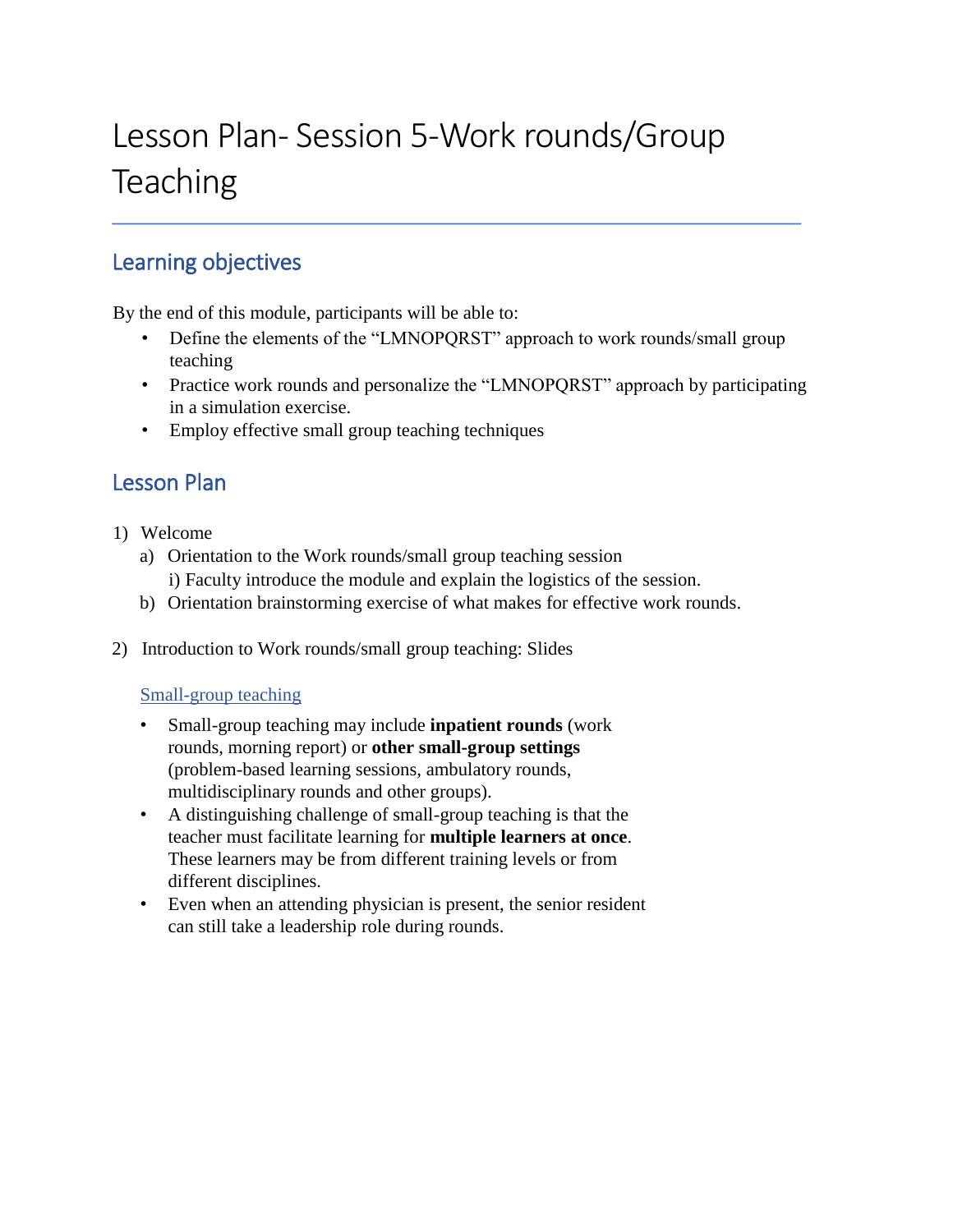# The "LMNOPQRST" approach to work rounds/group teaching

#### **Learners**

- Who are all your learners for this small- group discussion?
- Why are the learners here?
- All team members (teacher and learners) should meet to: Get to know each other
	- Discuss mutual expectations for time together (how patient care, teaching and learning will occur)
	- Set an agenda for rounds
	- Emphasize team cooperation and creating a safe educational environment.
- Inform learner that they will be asked questions during rounds to identify areas of high-yield learning
- Help create a **positive learning climate** by ensuring that everyone in the group knows each member's name, discipline and training level.

## **Microskills**

• As always, teach through questioning. The "five microskills" model by Neher et al. works well. (See "Questions" below.)

## **Needs**

- Briefly establish **learning goals** for rounds, starting with the learners.
- Is there anything they especially want to learn today?  $\square$ What are your goals for them? Organization
- How can you best **organize rounds?**  $\Box$  during the time you have?
- Take into account the number of patients to discuss and any other scheduling factors (clinics, other time constraints) as well as your learning goals for the team. Presentation
- When learners present their patients, have team **listen without interruption**.
- Be a focused listener.
- You can **set guidelines** for the length and format of case presentations and conditions that might prompt the teacher to step in.
- Encourage independent thought to teach and asses clinical reasoning.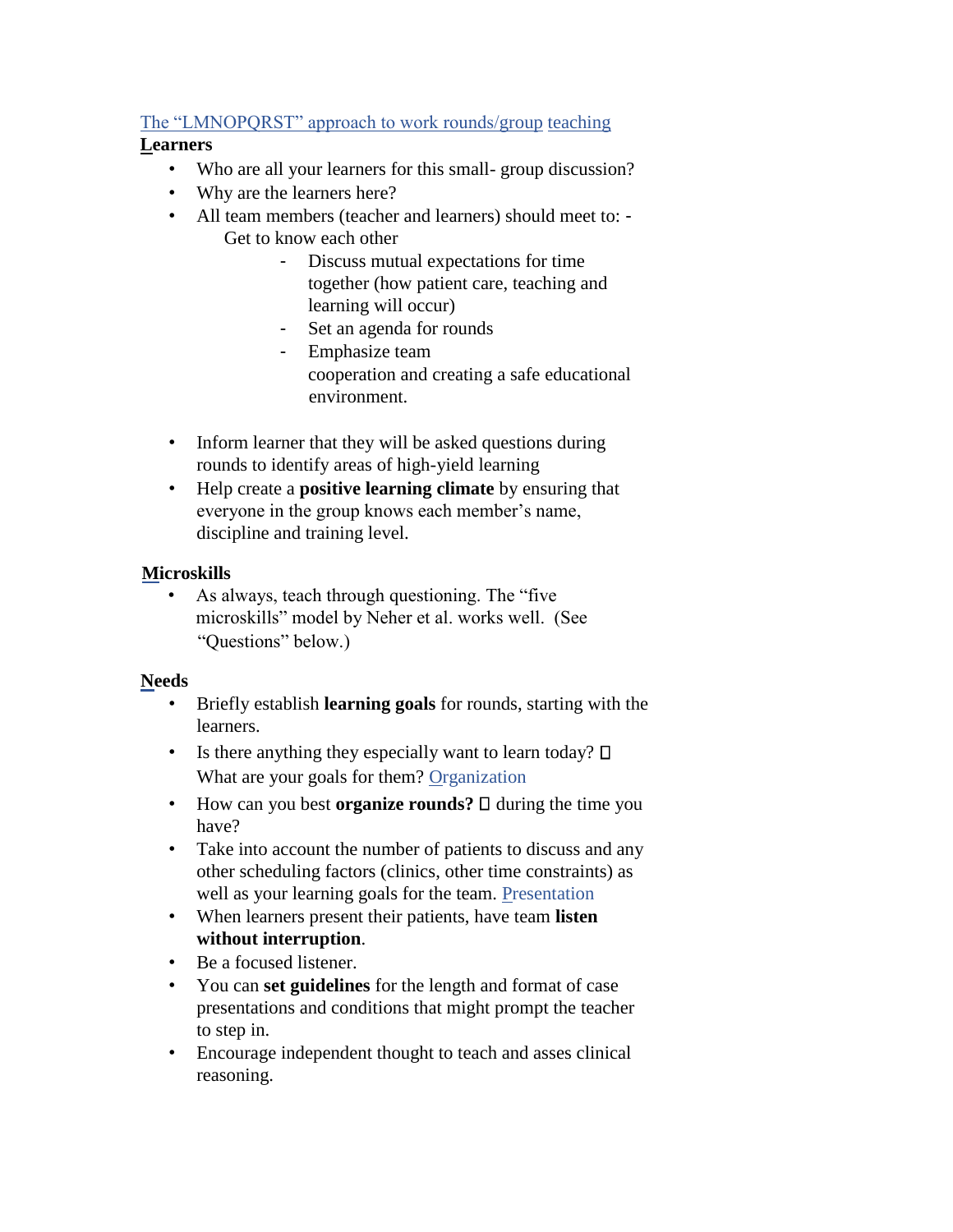- Tell learners what you expect to hear when they present **new patients**.
- For ongoing patients, presenters can give a **one-sentence case summary**, followed by a summary of **overnight progress** and a review of the **problem list** with updates on management and disposition, including plans for the day.

#### **Questions**

- **Use the five "microskills"** to maximize "teachable moments" for each case:
- **1.** Get a commitment (a plan)

## **2. Probe for supporting evidence**

- **3.** Teach general rules
- **4.** Reinforce what was done right
- **5.** Correct mistakes

Make sure each team member participates in the discussion, gently prompting nonparticipants as needed.

#### **Recall questions\***

• Lower-order questions test learners' **recall of factual information** (e.g., "What is Murphy's sign?").

#### **Synthesis questions\***

- Higher-order questions go a step further and test learners' **ability to synthesize and analyze information** (e.g., "Given these physical findings, how would we now alter our differential diagnosis?").
- Try to incorporate some of these "thinking questions" into rounds too.

## **Teaching**

• Teaching opportunities can focus on one or more of the following

> -Patient care: Role-modeling, clarification of the history, PE findings, correction of clinical reasoning, communication.

- Learners 'questions: Questions asked explicitly by learners or implied by other comments.

-Attending's agenda: Medical topic teaching, relevant medical literature, other areas of learning. - Next steps: feedback, debrief, identify areas for deliberate practice, identify learning points to revisit as a team.

• Discuss **resources** for the team's further learning (texts, online resources, other teachers).